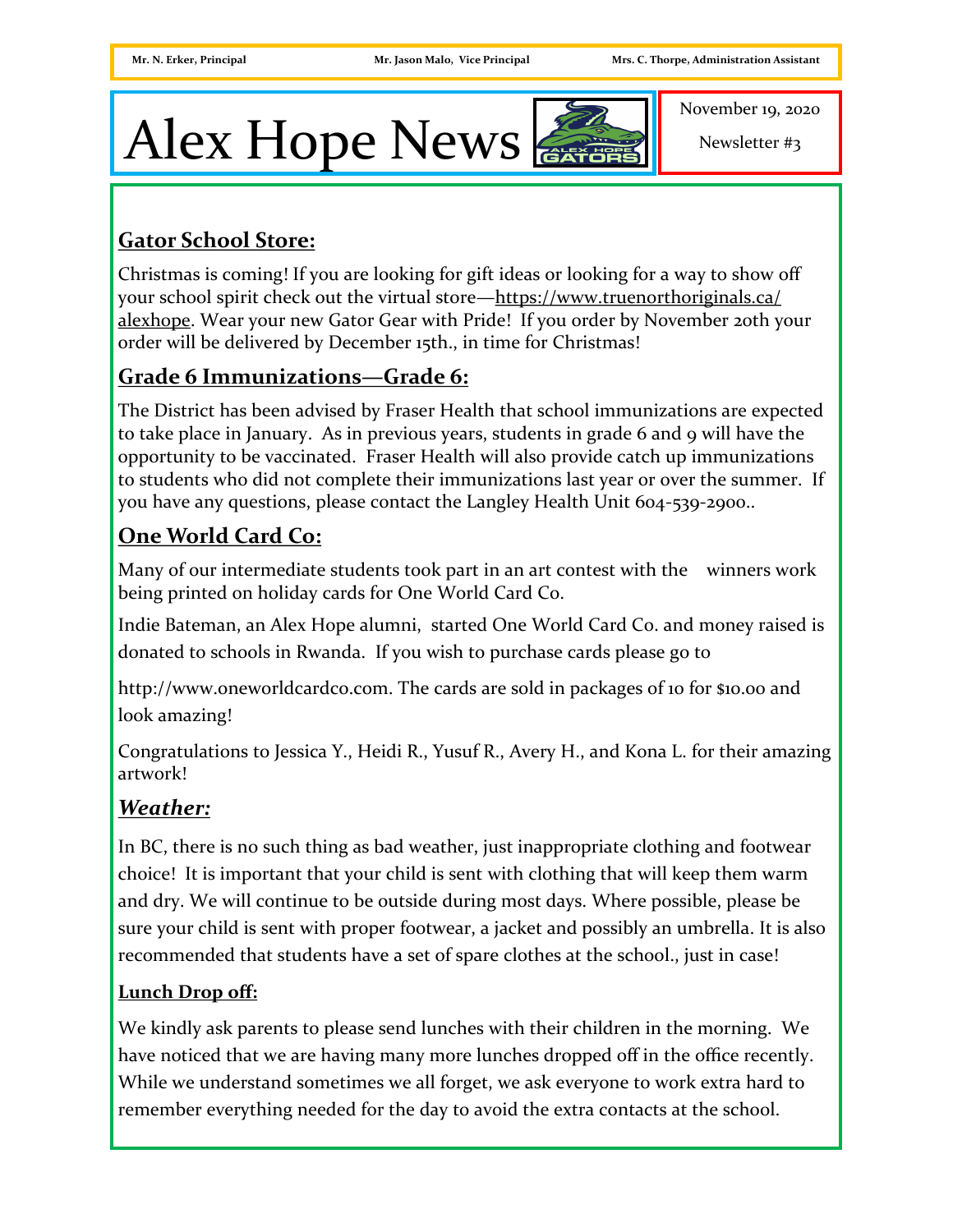

### **Understanding the New Report Card:**

Langley is moving away from a grade-based report card towards a proficiency-based report card. Learning happens at different rates for our students and the goal of the report card is to highlight what are students can do – and that learning happens on a continuum. Please see the descriptors below that you will see on your child's report card.

The following proficiency scale will be used for describing the learning of your child throughout the year:

Emerging (EMG) - "I don't understand it yet, but I am trying. I am just getting started and learn best with help."

Developing (DEV) - "I am starting to understand it. I get some of it and am beginning to do more on my own."

Proficient (PRF) - "I understand it and can do it on my own."

Extending (EXT) - "I really understand it and can teach others how to do it. I get it and go beyond what is expected of me.

#### **MyED—Report Cards:**

As report cards approach please make sure that you are able to sign in to the MyED website. The link to the website can be found here: https:// www.sd35.bc.ca/students-parents/myedbc-family-portal-help/, as well as other helpful information.

If you need your password reset, please email Mrs. Thorpe in the office cthorpe@sd35.bc.ca.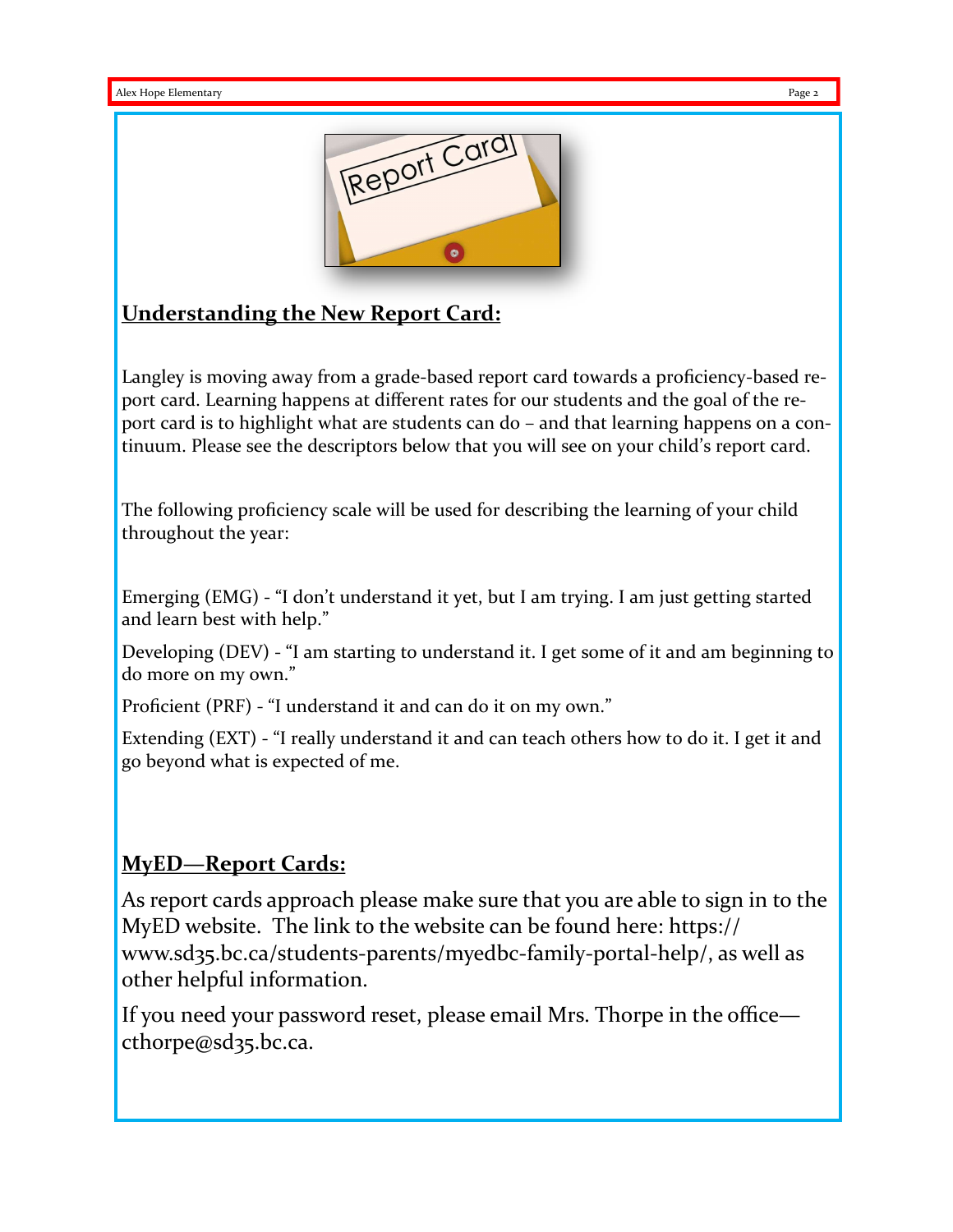

# **Parking Lot Reminders:**

Please see the picture below. We ask that you please pull up as far as possible. If there is space in front of you, please pull forward. We recognize this may mean students are not being dropped off directly in front of their classroom, however, this small change will have a positive impact on the congestion that can occur at pick up and drop off time. As well, students have access to the sidewalk and can safely make it to class from the far end of the building. Thank you for your support.

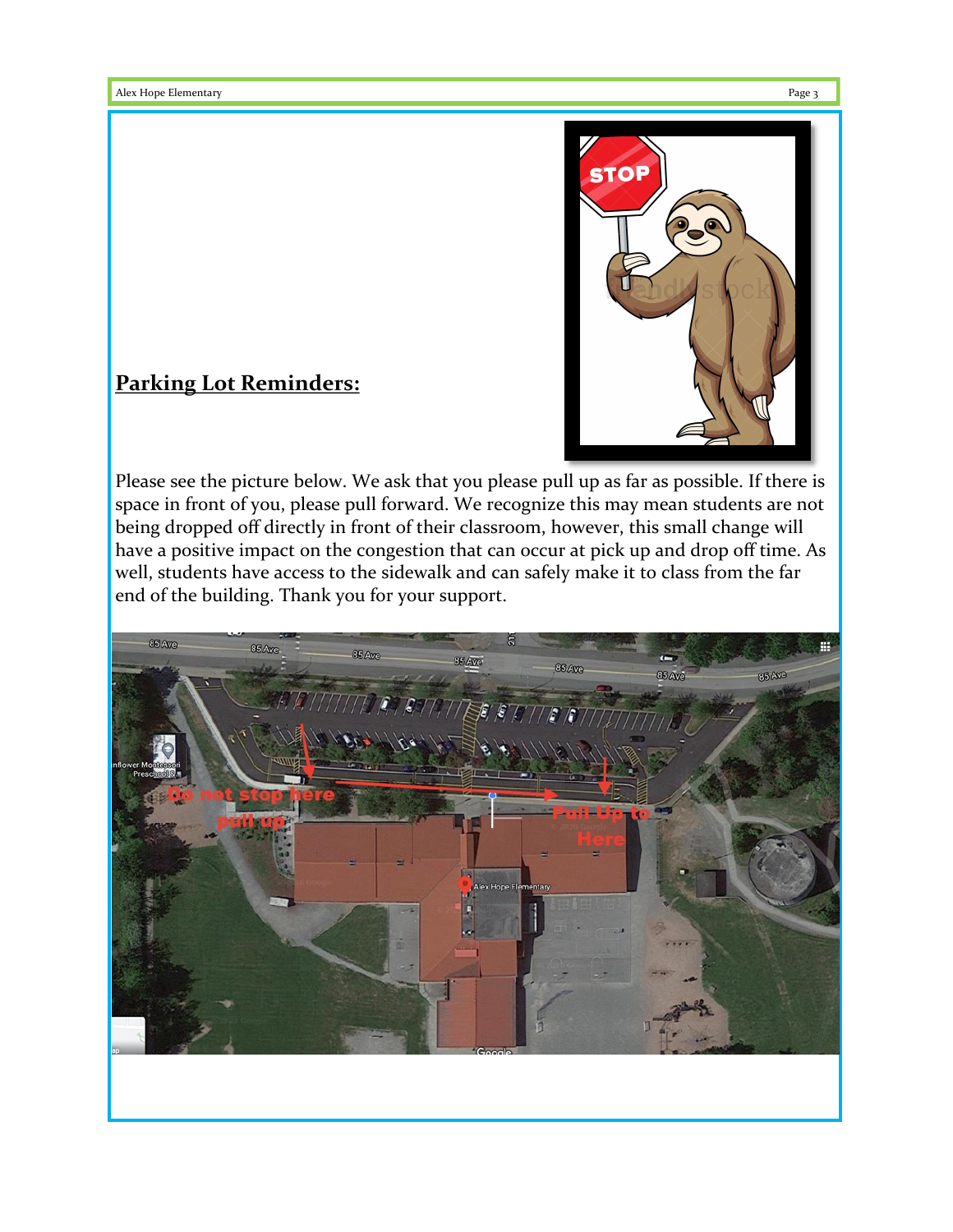### *Lost and Found*

Our lost and found is getting very full! We know that due to Covid parents are unable to come in to look for lost items so we have snapped a few pictures. If you see something you think might be your child's tell them to check. Or give us a call in the office and we can try to assist these lost items finding their owners!

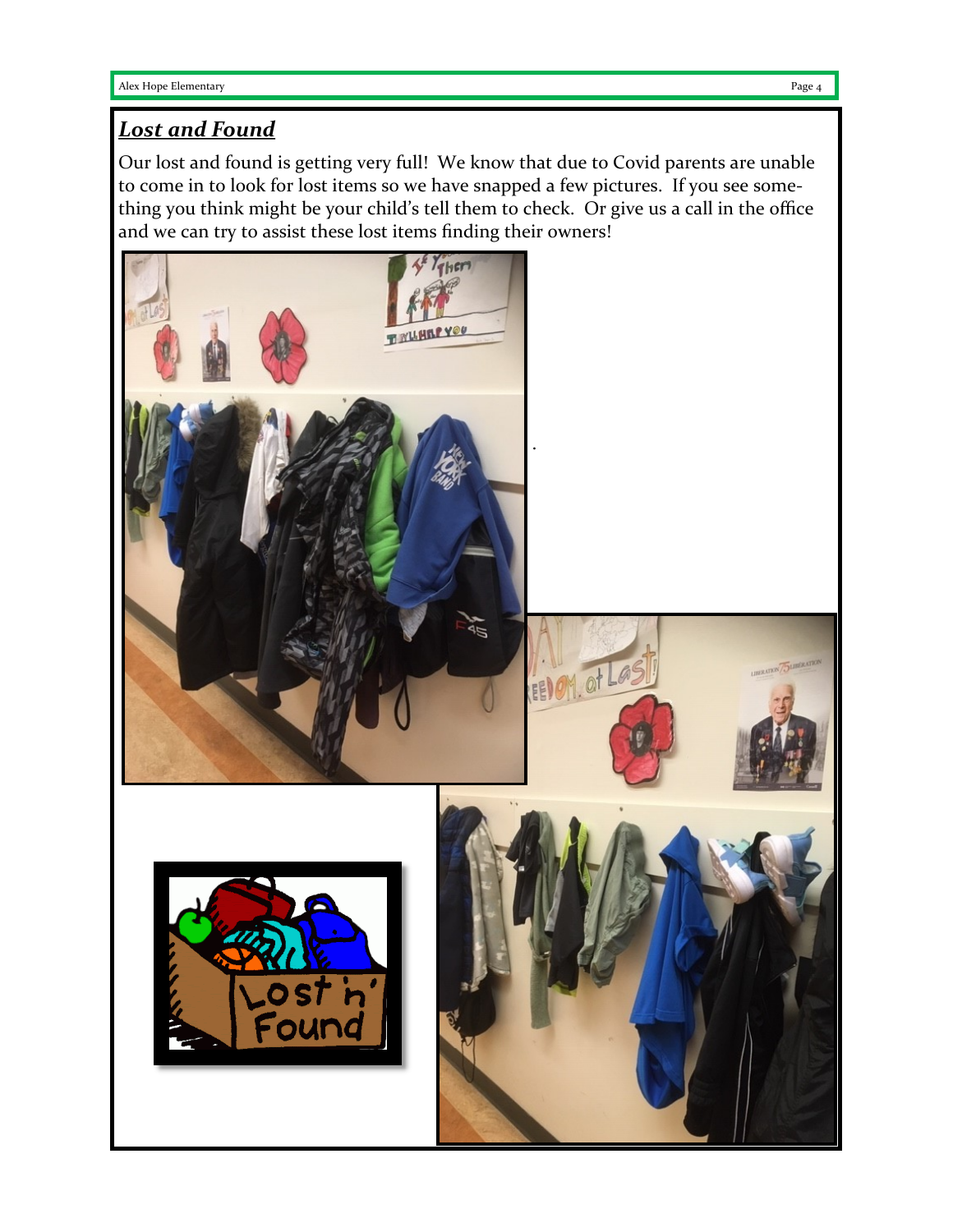